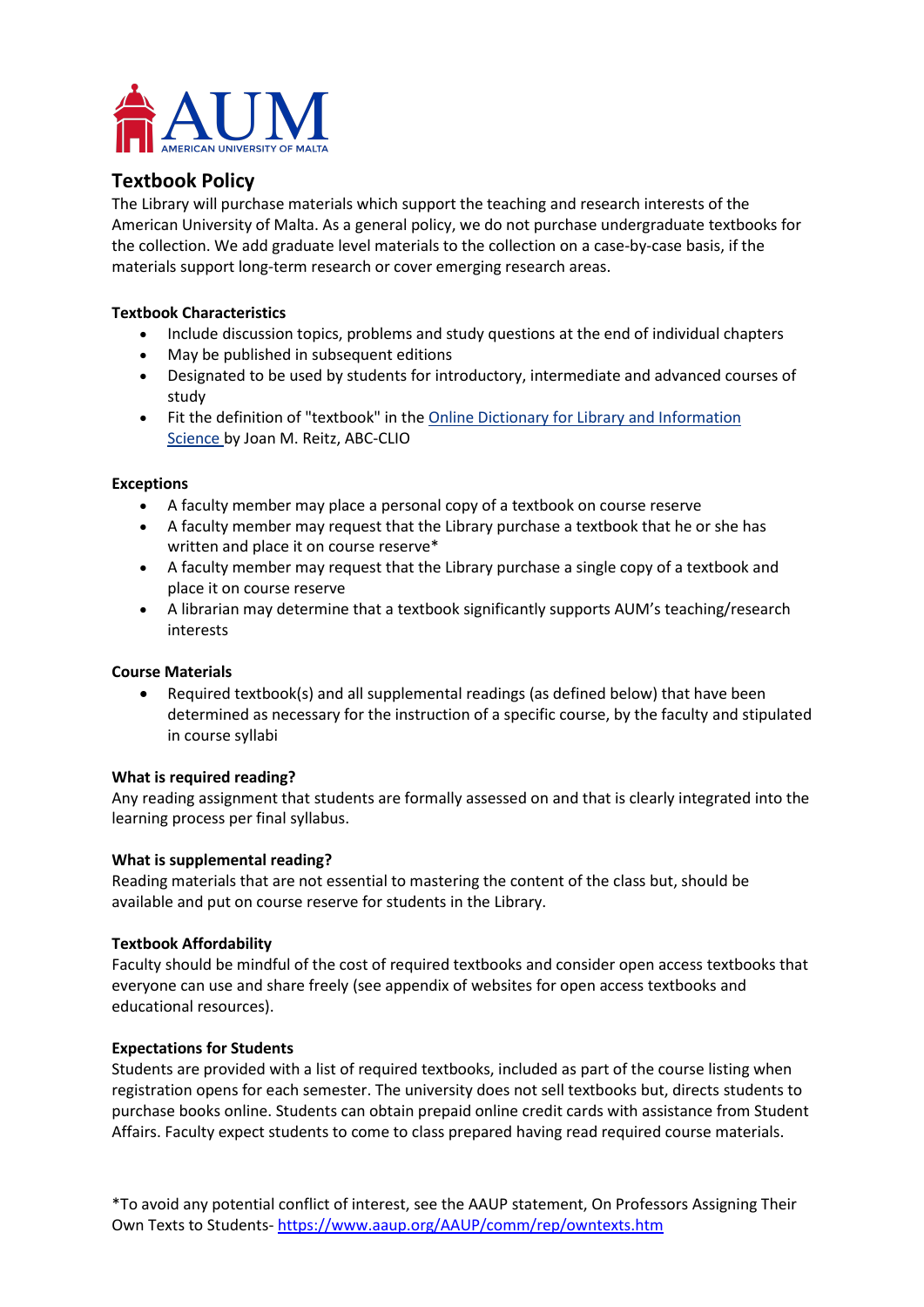# **Appendix: Open Access Textbook and Educational Resources**

#### [American Institute of Mathematics Open Textbook Initiative](https://aimath.org/textbooks/)

The American Institute of Mathematics (AIM) seeks to encourage the adoption of open source and open access mathematics textbooks. The AIM Editorial Board has developed evaluation criteria to identify the books that are suitable for use in traditional university courses.

#### [arXiv.org](https://arxiv.org/)

Operated by Cornell University, arXIv.org provides open access to over one million e-prints in Physics, Mathematics, Computer Science, Quantitative Biology, Quantitative Finance, Statistics, Electrical Engineering and Systems Science, and Economics.

#### [BC Open Textbooks](https://open.bccampus.ca/find-open-textbooks/)

An initiative from BC Campus for open access textbooks for the university campus.

#### [Directory of Open Access Books \(DOAB\)](https://www.doabooks.org/doab?func=subject&uiLanguage=en)

The directory is open to all publishers who publish academic, peer reviewed books in Open Access.

#### [MERLOT II: Multimedia Educational Resource for Learning and Online Teaching](https://www.merlot.org/merlot/index.htm?action=find)

The Multimedia Educational Resource for Online Teaching (MERLOT), developed by the California State University Center for Distributed Learning offers access to thousands of open educational materials.

#### [MIT OPENCOURSEWARE](https://ocw.mit.edu/courses/online-textbooks/)

Some of these online textbooks are open-licensed electronic versions of print books. Others are selfpublished online books, or course notes which are so thorough that they serve as an alternative to a conventional textbook.

#### **[OASIS](https://oasis.geneseo.edu/index.php)**

Openly Available Sources Integrated Search (OASIS) is a search tool for finding open content, including textbooks, courses, course modules, audiobooks, video and more.

#### [OER Commons](https://www.oercommons.org/)

A large repository that includes all kinds of Open Educational Resources. Use the search limiters to narrow by education level, material type (i.e. textbooks) and subject.

#### [Open Textbook Library](http://open.umn.edu/opentextbooks/)

Complete textbooks that have been reviewed by a variety of college and university faculty, and can be downloaded for no cost, or printed at low cost. All textbooks are either used at multiple higher education institutions; or affiliated with an institution, scholarly society, or professional organization.

#### **[OpenStax](https://openstax.org/subjects)**

Rice University's open access initiative, with books organized by subject. OpenStax College is a nonprofit organization committed to improving student access to quality learning materials. OpenStax's open textbooks are developed and peer-reviewed by educators to ensure they are readable, accurate, and meet standard scope and sequence requirements.

#### Saylor [Academy](http://www.saylor.org/books/)

List of open access books maintain by Saylor Academy, an online open course institution.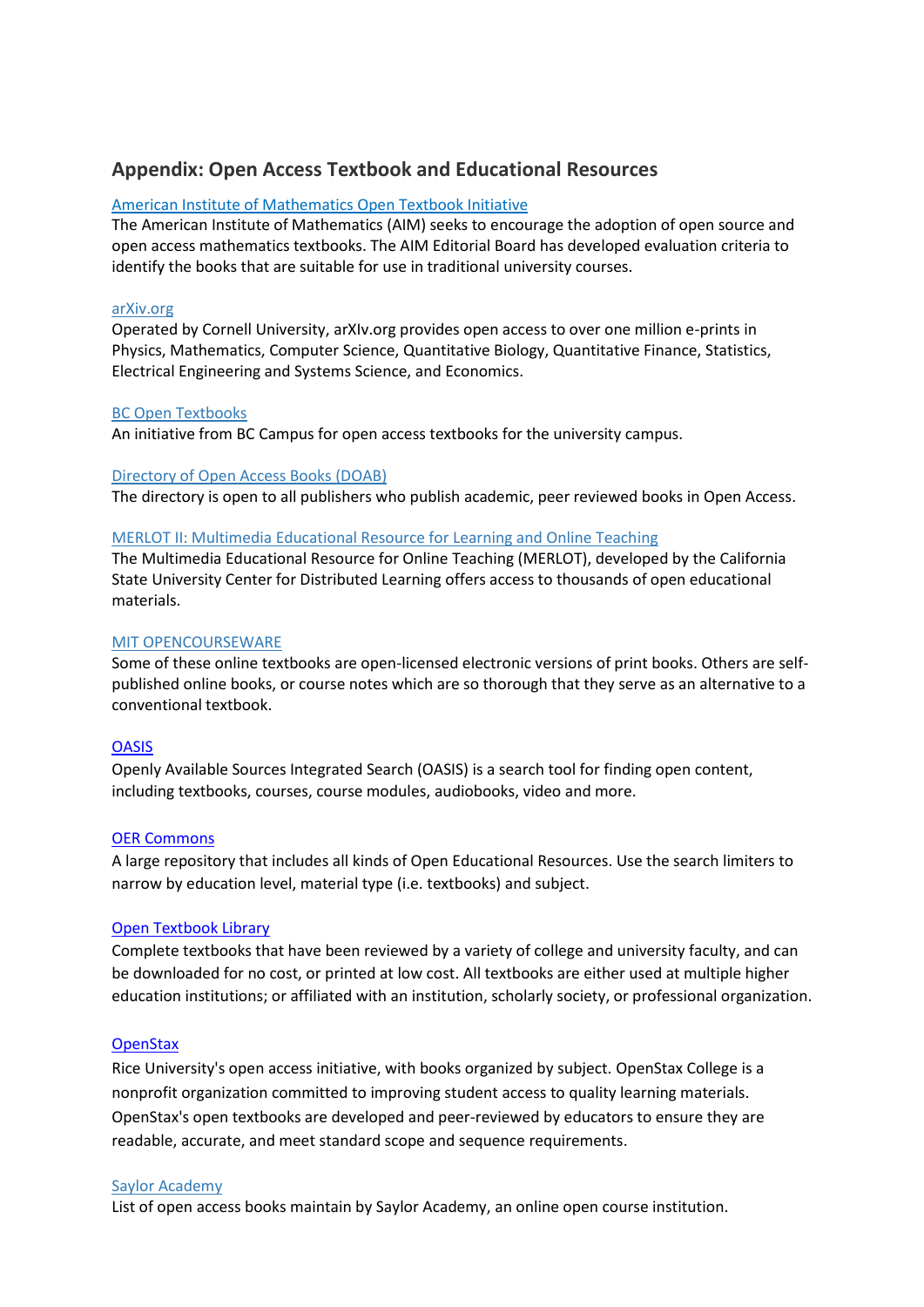

American University of Malta Policy: Library Collection Development AUM Policy Category: VI Library and Other Information Resources

| Policy Title                | <b>Library Collection Development</b> |
|-----------------------------|---------------------------------------|
| Policy ID                   | $2017.21-v1-LIR$ Po                   |
| <b>Effective Date</b>       | December 8, 2017                      |
| Responsible Office          | Library                               |
| Responsible Executive $(s)$ | Provost                               |

## **Rationale:**

The purpose of the collection development policy is to provide guidelines for the selection and maintenance of an appropriate and relevant library collection, ensuring that resources meet the university's learning, teaching, and research requirements.

## **Scope:**

To provide guidelines for the selection and maintenance of an appropriate and relevant library collection

## **Policy:**

## *Responsibility*

The University Librarian holds the primary responsibility for developing and maintaining the library's collection. Materials are selected in collaboration with university faculty, staff, and students. The University Librarian ensures that appropriate processes are in place for the efficient and effective development of (and provision of access to) the collection.

All university faculty and community members are urged and encouraged to participate in the process of resource selection; providing recommendations on a regular basis; and ensuring that course syllabi list current and appropriate "Recommended Readings" for students. Library staff ensure that current publishing and review information is available for selection purposes by all participants.

## *Materials Selection*

Materials are selected primarily to serve the learning, teaching and research needs of the university students and faculty. Research materials are selected in specific areas where student and faculty research needs are more demanding. Recreational and general interest material is selected at appropriate levels to ensure that university community's general reading and lifelong learning needs are addressed. Textbooks are not purchased as part of the library's general collection, unless explicit requests are made by the Chair of the academic department for the reserve collection to support specific courses.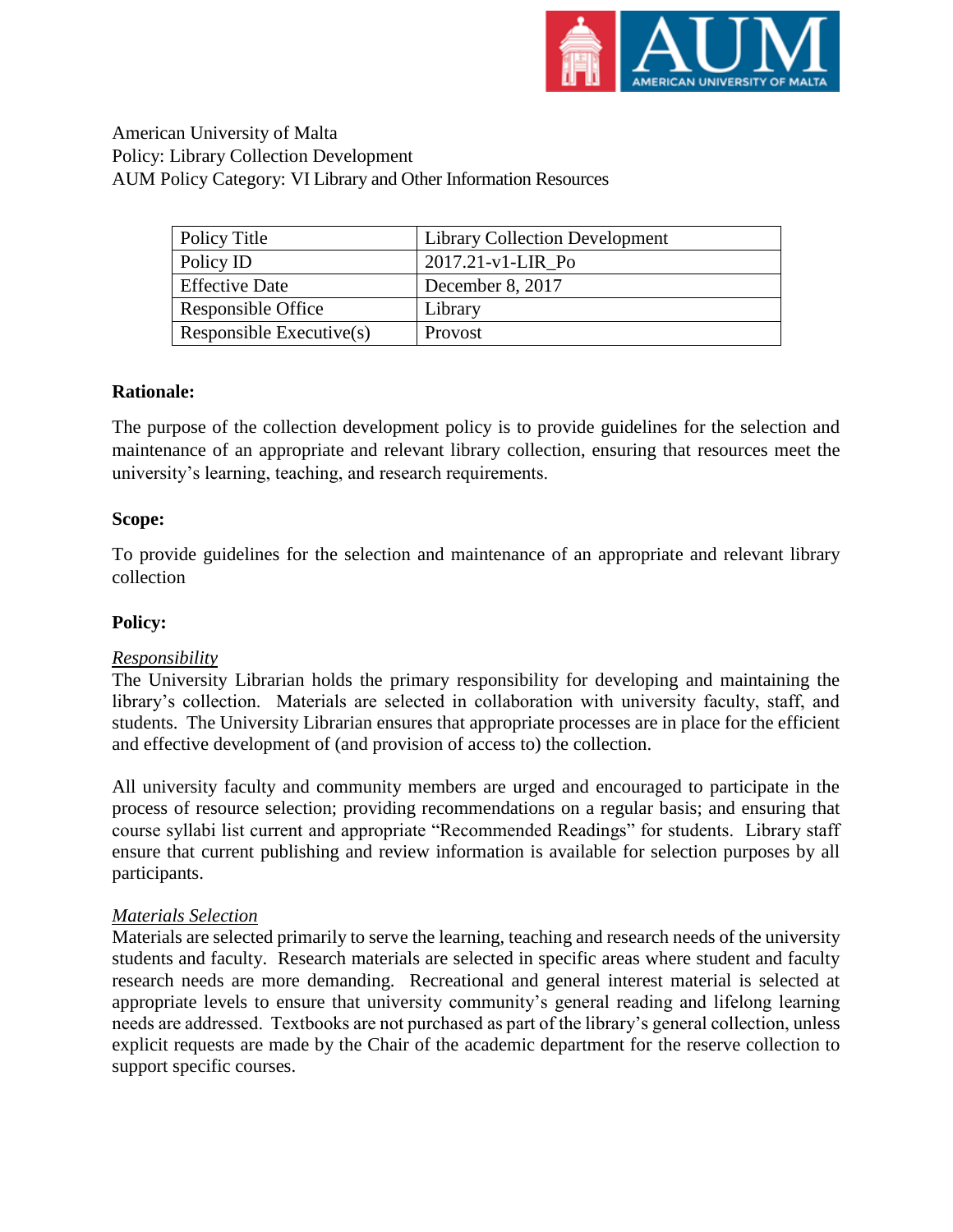## Selection criteria

The following specific criteria are used in considering general material for the library collection:

- Relevance of the item to the curriculum and the teaching and learning function of the university
- Relationship of the item to the existing collection
- Requirements for program accreditation
- Appropriateness of the level of the material
- Authoritativeness and significance of the item, as evidenced by the reputation of the author and publisher, along with peer reviews of the material
- Currency of the publication
- Appropriateness of the format
- Cost

When evaluating electronic resources for acquisition, the following selection criteria are considered:

- Availability of other electronic resources in the subject area
- Availability of full text and/or images
- Significance and currency of the material
- Authoritativeness and significance of the material, as evidenced by the reputation of the provider and reviews of the resource
- Ease of use and reliability of access
- Cost initial purchase, and projected annual subscription costs
- Regularity of updates (and access to new editions in the case of e-books)

When evaluating journals for acquisition, the following selection criteria are considered:

- Availability of other journal titles in the subject area
- Relevance of the journal title to student and faculty research needs
- Availability of full-text and/or image in existing library databases
- Availability of indexing
- Availability of access to full-text and/or image as part of the subscription
- Authoritativeness and significance of the material, as evidenced by the reputation of the provider and reviews of the resource
- Cost annual subscription and projected annual increases

## Languages

Library collection materials are predominantly English, but other languages will be considered, as appropriate.

## Formats

A variety of formats are included in the library's collection. These can include, but are not limited to: print, audio streaming, video streaming, and other digital online resources. New technologies will be evaluated and considered as they become available to determine whether they will contribute to the library's collections and services.

## Reserve Collections

The library maintains a reserve collection of materials identified by faculty as useful or required for their students' academic work. These materials may consist of textbooks, textbook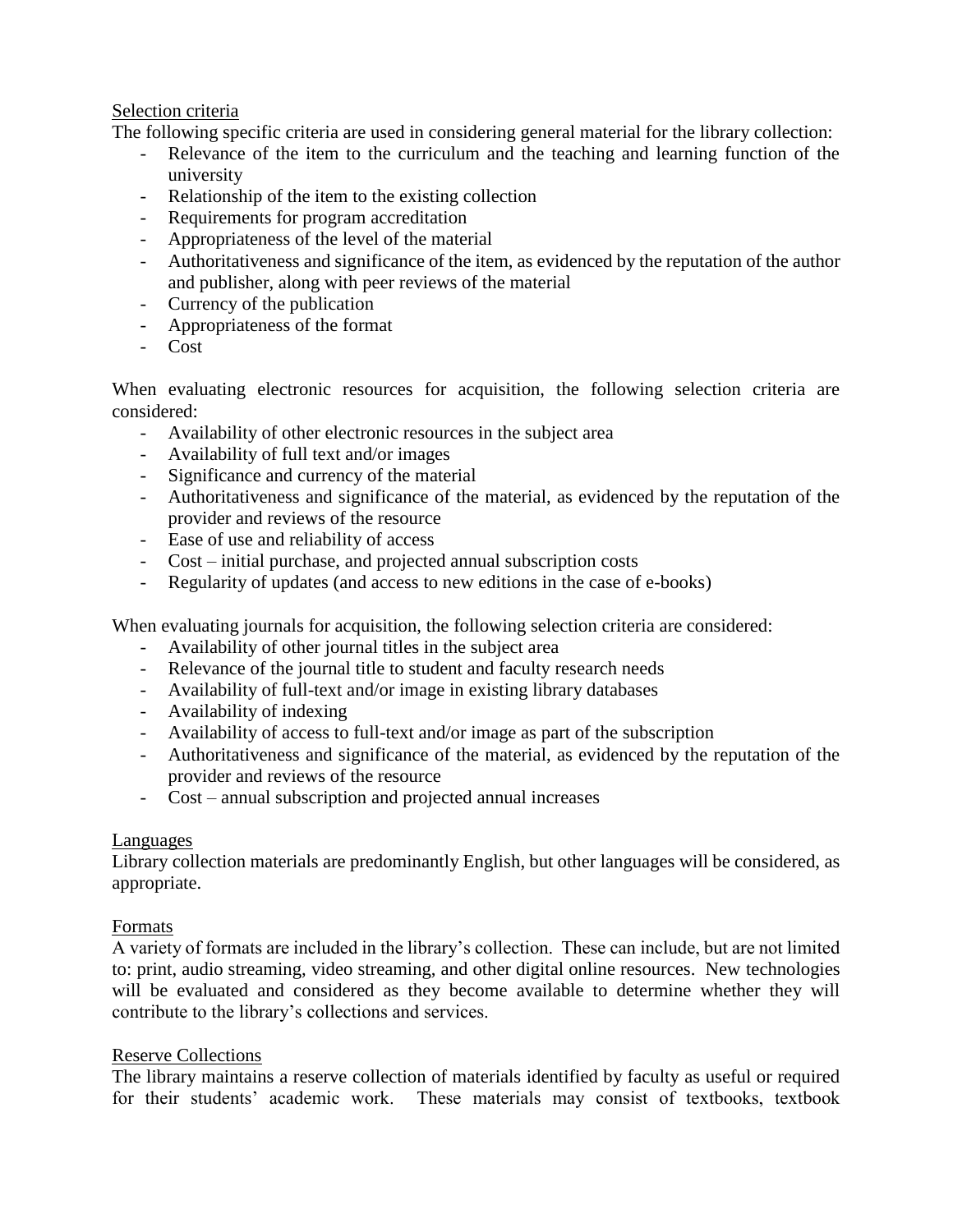supplementary materials, journal articles, reports, papers, or other digitized materials. Library staff will make reserve items available to students registered in specific courses.

## Gifts and Donations

The library accepts gifts and donations and assesses the appropriateness of items for addition to its collection. The library uses the same criteria for the acquisition of gifts as it does in the assessment of new purchased materials. If deemed appropriate, items are cataloged and added to the collection; if not suitable for the collection, items are discarded in accordance with regular discarding procedures.

## Weeding and Storage

The library collection is periodically reviewed by the Library Committee to ensure that it is current, relevant and provides appropriate coverage. Materials deemed obsolete by the Committee are withdrawn. The following criteria are used to evaluate whether materials should be removed from the collection:

- Date of publication and availability of more recent editions
- Condition of the item (worn, damaged, and not repairable)
- Availability of multiple copies
- Inappropriate or inaccurate content

Items which are being permanently removed from the collection are listed and designated for discarding, in accordance with standard practice for de-accessioning and disposal of university property.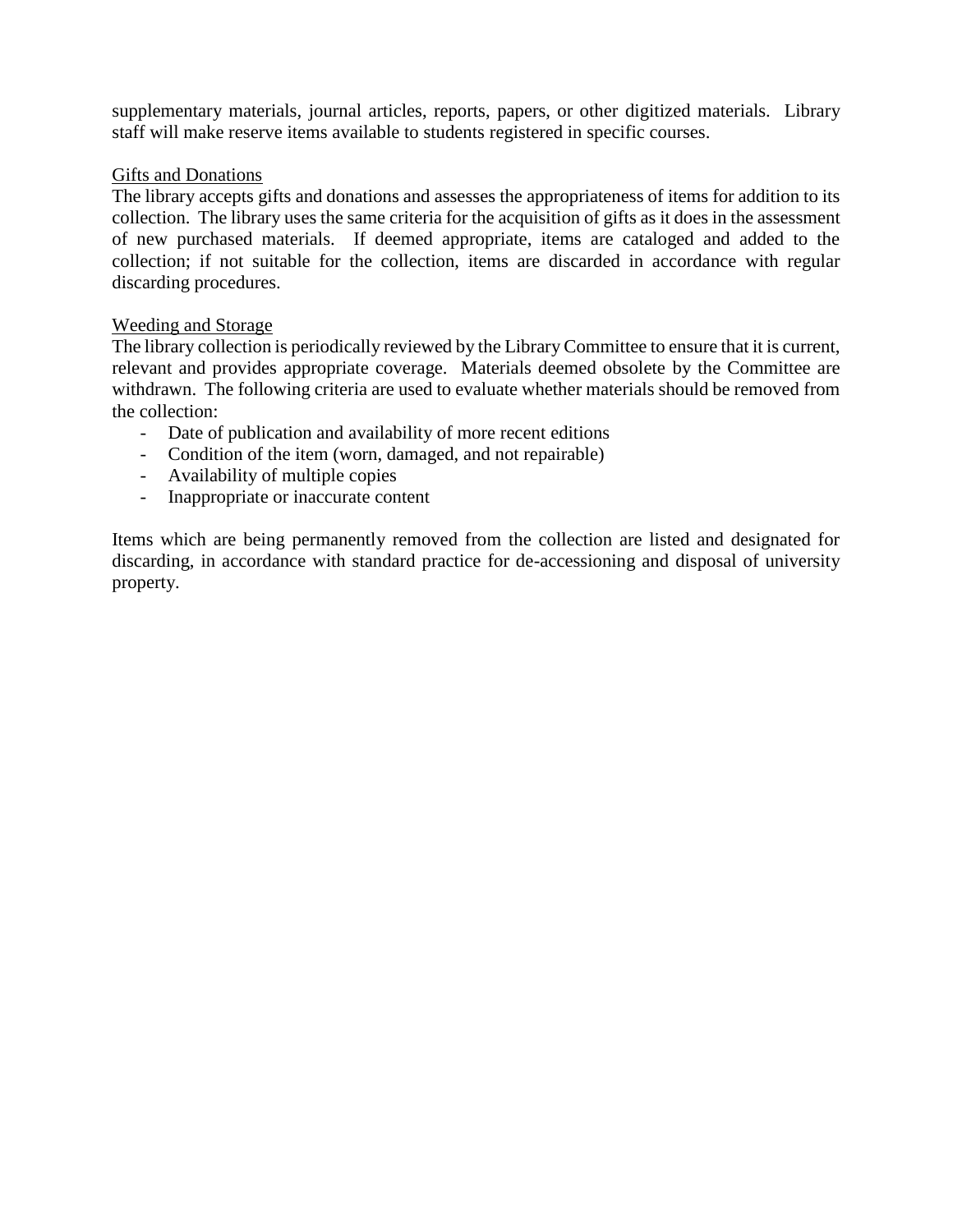

# American University of Malta Policy: Circulation Policy AUM Policy Category: **Library Information and other Resources**

| Policy Title             | Library - Circulation |
|--------------------------|-----------------------|
| Policy ID                | 2021.15-v1-LIB Po     |
| <b>Effective Date</b>    | February 2019         |
| Last updated             | Feb 2019              |
| Responsible Office       | University Library    |
| Responsible Executive(s) | University Librarian  |

## **Rationale:**

This policy provides a basis for giving users fair and equal usage of the collections.

## **Scope:**

This policy applies to all students, faculty and staff at AUM.

## **Policy:**

## **Borrowing**

| <b>Items</b>                     | <b>AUM Graduate Students,</b><br><b>Faculty &amp; Staff</b>                                              | <b>AUM Undergraduate</b><br><b>Students</b> | <b>Reciprocal Borrowers</b> |  |
|----------------------------------|----------------------------------------------------------------------------------------------------------|---------------------------------------------|-----------------------------|--|
| <b>Books</b>                     | 4 months                                                                                                 | 2 weeks                                     | 2 weeks; limit of 10 items  |  |
| <b>Course Reserves</b>           | 2 hours                                                                                                  |                                             |                             |  |
| Unbound journals                 | Varies by item; usually in Library use only or 1 week                                                    |                                             |                             |  |
| Media items (CDs,<br>DVDs, etc.) | Most items 4 months; videos<br>and DVDs 1 week                                                           | Most items 2 weeks; videos and DVDs 1 week  |                             |  |
|                                  | Laptops, calculators, Varies from 4 hours to 1 week; some items in Library Not available for checkout to |                                             |                             |  |
| etc.                             | use only                                                                                                 |                                             | <b>Reciprocal Borrowers</b> |  |

# **Circulation**

Borrowing privileges are only available for authorized university students, faculty and staff.

All items are either checked out at the circulation desk by library staff using the Integrated Library System and RFID equipment to record loans and desensitize tags or by users at the self-check machine.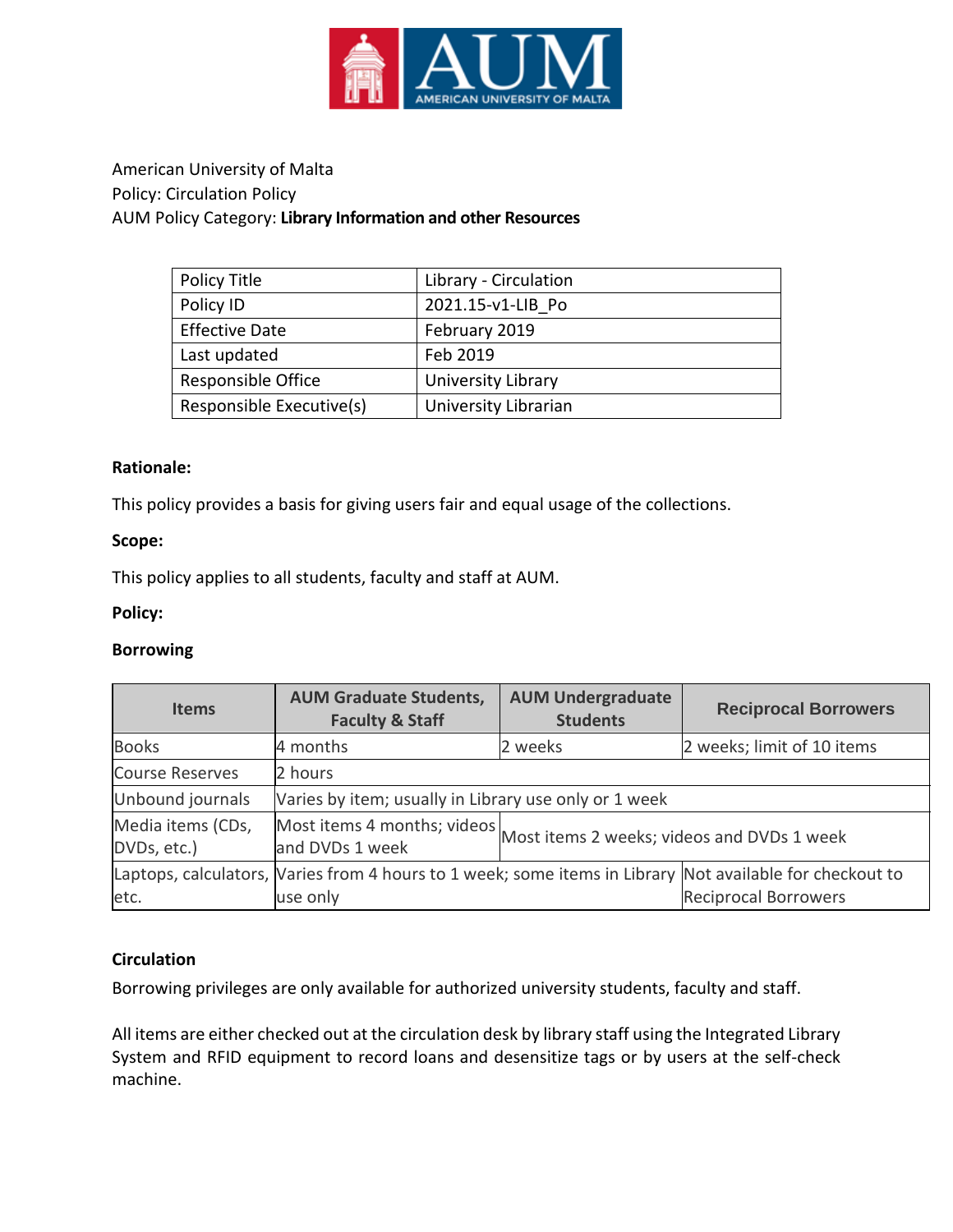Users are responsible for returning material within the loan period, or earlier if items are recalled. Recalled items must be returned by the revised due date.

Items must be returned to the library and checked in by library staff at the circulation desk or by users at the self-check machine.

## **Overdue materials**

Fines are assessed by the library and must be cleared before further loans are provided.

## **Reserve Collection**

Items placed on reserve for a specific course may only be borrowed on short term loan for 2 hours. These can include: textbooks, supplementary textbook material, multimedia items, journals, journal articles and other items deemed by the faculty member as useful for or required by students registered in specific courses.

## **Responsibility for Library Account**

Library users are responsible for all items borrowed on their account. Users are responsible to pay all fees associated with overdue, lost, or damaged materials on their account. Loss of an ID card must be reported to the library immediately, so the account can be blocked and therefore avoid misuse by unauthorized persons.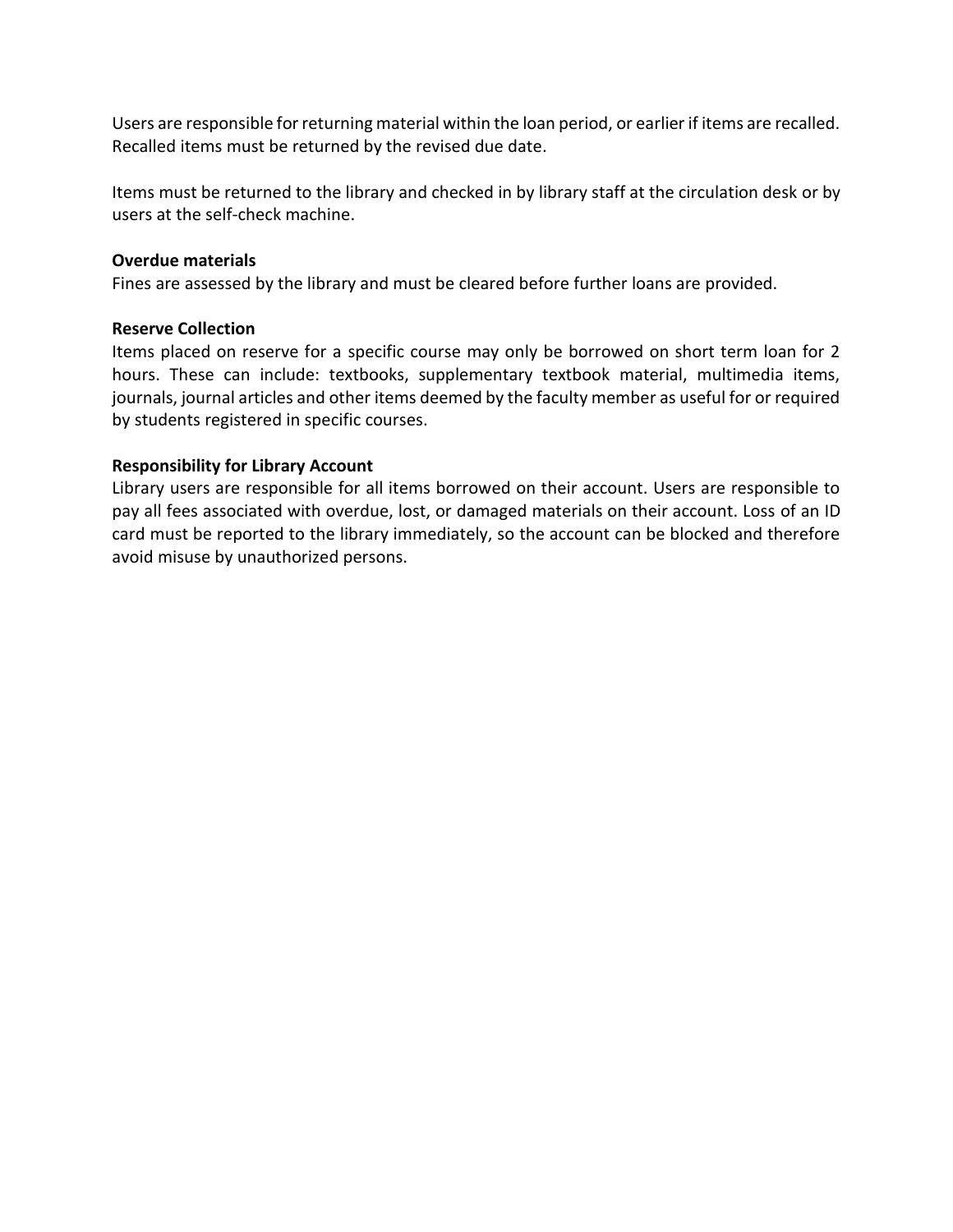

American University of Malta Policy: Library - Equipment and Facilities Usage AUM Policy Category: Library Equipment and Facilities

| Policy Title             | Library - Equipment and Facilities Usage |
|--------------------------|------------------------------------------|
| Policy ID                | 2021.15-v1-LIB Po                        |
| <b>Effective Date</b>    | Immediate                                |
| Last updated             | Feb 2019                                 |
| Responsible Office       | University Library                       |
| Responsible Executive(s) | University Librarian                     |

## **Rationale:**

To keep Library equipment running well and the facilities looking good.

## **Scope:**

To provide general rules of conduct and outline what is expected of AUM Library users inside the facility.

## **Policy:**

## **General Usage Guidelines**

The AUM Library is committed to providing an environment that is safe, comfortable and conducive to research for all library users. Library users are expected to exhibit behavior that respects the rights of others to research and study. Those users who do not respect the rights of others and are disruptive will be asked to modify their behavior or leave the library.

## **Computer Usage Guidelines**

All library users are expected to use computer, online and internet resources in an effective, ethical and lawful manner. This is true whether a user is accessing library resources through computers located in the library or using personal computers remotely. Computers in the library are intended for accessing the library catalog, the library's digital resources, the internet, and software available on the computers (e.g., Microsoft Office). Library users are welcome to bring their own laptops and mobile devices into the library.

## **Copyright Regulations**

Maltese and international copyright laws govern the making of photocopies or other reproduction of copyrighted material. All students are expected to familiarize themselves with policies on 'fair use.' Copies are not to be used by students for any purpose other than private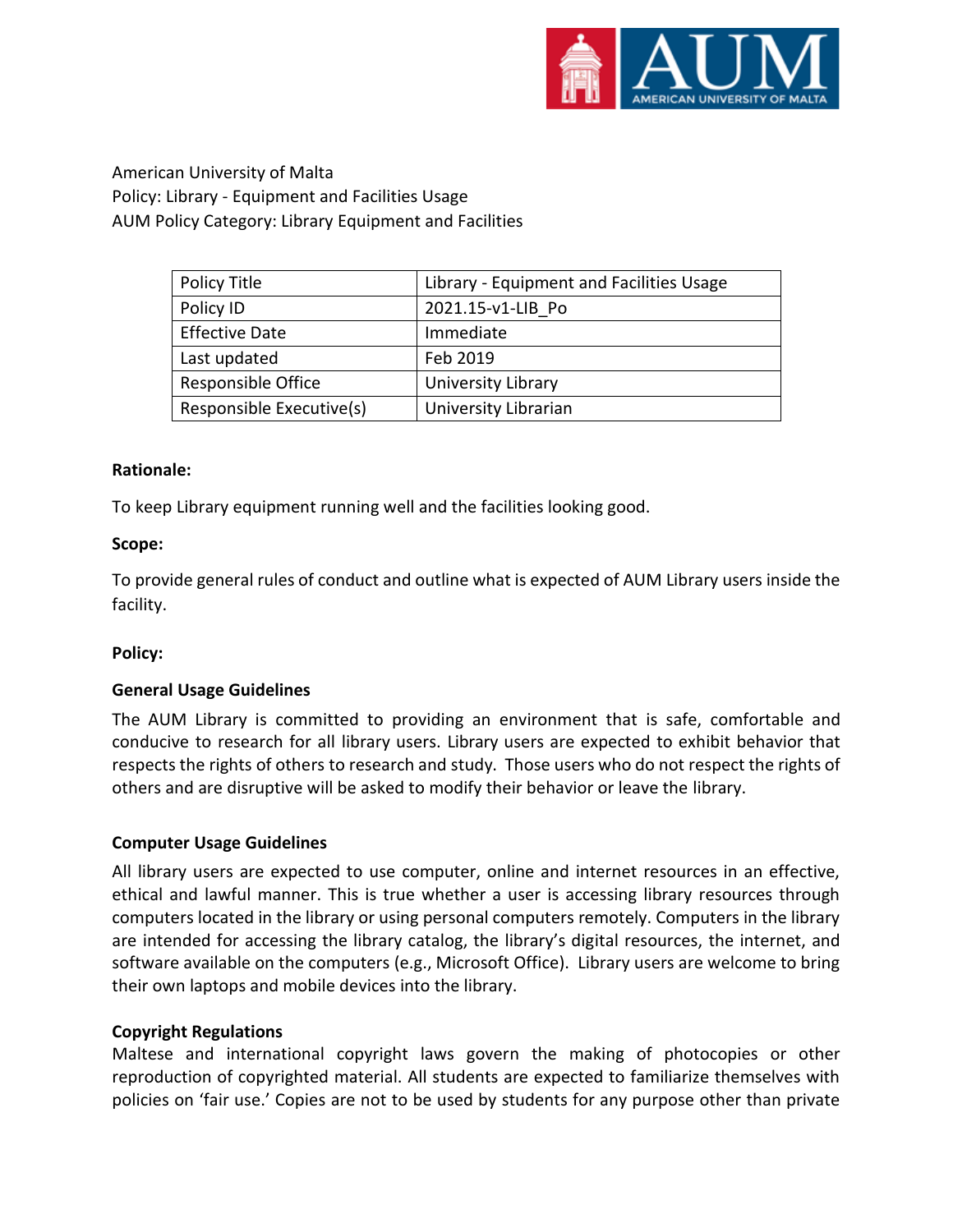study, scholarship, or research. If copying or reproduction of copyrighted materials is more than what constitutes 'fair use', students may be liable for copyright infringement and risk losing their library privileges and/or be subject to legal action.

## **Drugs and Alcohol**

The consumption of drugs or alcohol is not permitted within Library facilities.

#### **Facilities and Equipment**

Facilities and equipment are to be used for the purposes for which they are provided. Equipment, including public workstations, are intended to support university instruction and research programs, and such uses are given priority.

#### **Food and Drinks**

Food and drinks are not allowed in the Library unless the drinks are in spill proof cups or bottles.

## **Group Study Rooms**

Group study rooms are available for group study use by AUM students, faculty, and staff. Rooms can be booked through the Library circulation desk for periods of two hours at a time. If another group is waiting for group study facilities, renewals will not be available. However, if no other groups need to use the facility, up to two renewals are possible.

All users are expected to respect Library property, maintain appropriate behavior while using group study rooms, and refrain from bringing food and drink into the group study rooms.

## **Identification**

The library requires AUM photo identification card to borrow library materials.

## **Noise and Other Disruptive Behavior**

The library is committed to providing an environment that is safe, comfortable and conducive to research for all library users. All users must be courteous to others and refrain from talking loudly; making noise, including the use of audio or electronic equipment; or engaging in other disruptive behavior. Those users who do not respect the rights of others and are disruptive will be asked to modify their behavior or leave the library.

## **Smoking and Tobacco Products**

Library users may not smoke or use tobacco products in the Library.